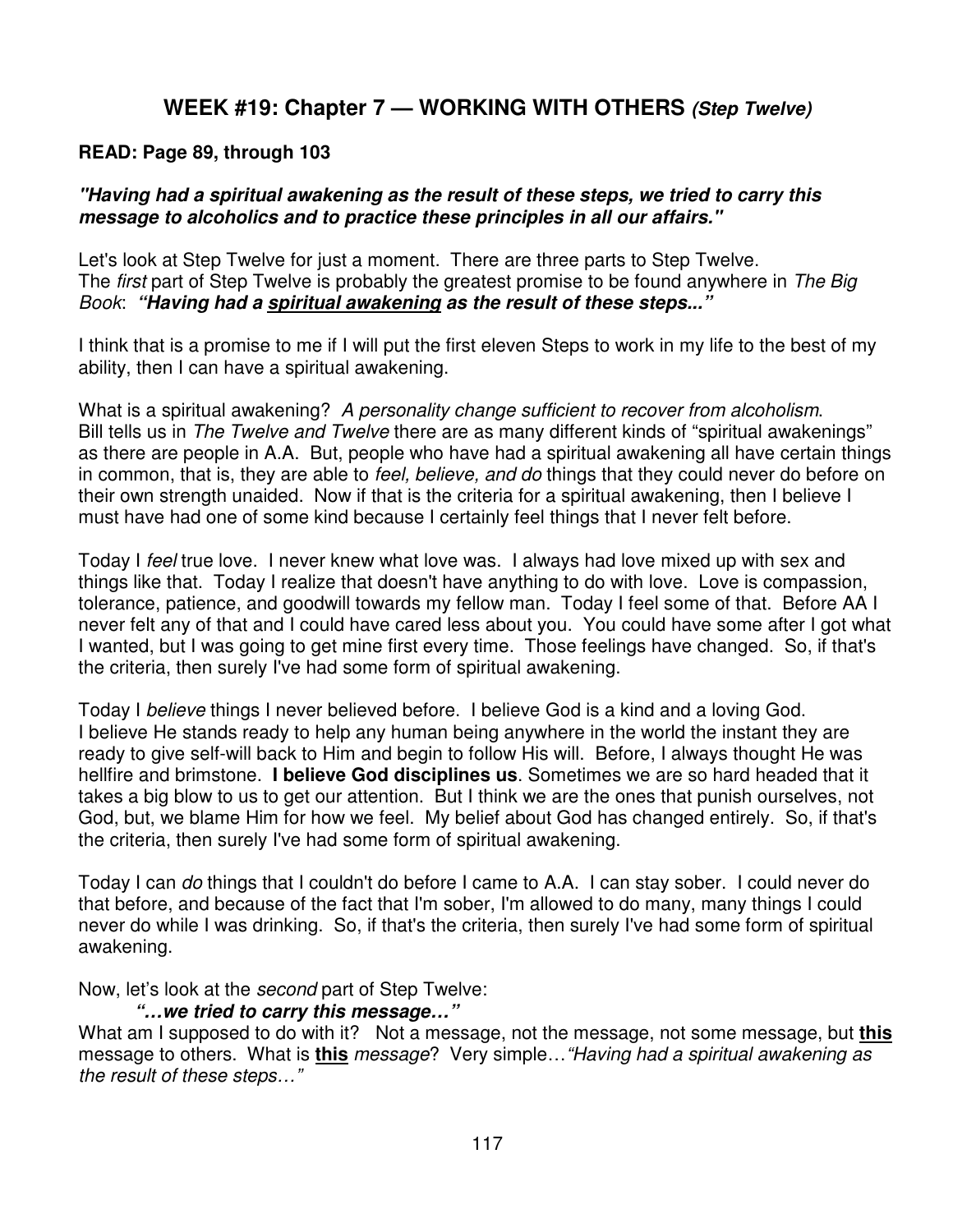That's the **only** message that we carry to other people. Sometimes we get to thinking we're healers in A.A. Or we get to thinking we're marital advisors, economic advisors, sex advisors. I don't know of any group of people in the world that screwed that mess up worse than we did, yet we think we can advise other people in those areas. We only know one thing. But I'll guarantee you, that one thing we know, we know better than anybody in the world and that is: **An alcoholic armed with the facts about himself can help another alcoholic learn about the disease of alcoholism.** We know more about it than anybody alive, because we are the only people in the world who have experienced the disease of alcoholism. Same thing with the **recovery** process… we are the only people in the world who have experienced the recovery from the disease of alcoholism.

Now we can take that very unique knowledge and carry that to another human being and help them understand what their problem is: the disease of alcoholism. Help them understand what their solution will need to be: a vital spiritual experience. Help them walk through the program of action, so they also can have a spiritual awakening and recover from their disease. We are the only people in the world who can do this.

I've got to believe that in the 1930's God got tired of seeing people like us die. He had to take Bill and Bob and Ebbie and Dr. Jung and Dr. Silkworth and the Oxford Group and all the others concerned and put this thing together. God has always worked with people, through people. Very seldom does He speak to one of us directly. (We've got one back home who says he does, but he won't give anyone else God's telephone number, he's keeping it for himself.) If God worked through people in the 1930's to set this up, and now they're all dead, it stands to reason that He will work with people today and through people to continue to carry this message to those who are still suffering. There's no alcoholic in this room that shouldn't be dead. How many times did we wake up the next morning and say, weren't we lucky the night before? I don't think luck had anything to do with it. I think we are a **chosen people**. Not as a race, but, **to do a job**.

They tell me today that 96-97% of the alcoholics that are alive today will die from their disease, never even knowing that they are alcoholics. Three or four percent of us manage to stagger into A.A. and less than 25% of that three or four percent of us are recovering, so we are talking about one out of one hundred have recovered from this disease. I used to say, "God, why am I an alcoholic? Today I say, "God, why am I not one of those dying from the disease?" I don't have any trouble with God's will. I don't think God is concerned with where I work. I don't think He's concerned with where I live. I doubt whether He's concerned with whom I'm married to, in any great extent. But, I think there is one thing God is concerned with: "What are you doing with what I've given so freely?" If we can take this unique knowledge that we have, then you and I together, can avert death in countless thousands and thousands of people. Not many people in this world have that privilege. I think we are very unique. I think we are very, very lucky individuals.

### **The third and last part of Step Twelve** says:

### **"…to practice these principles in all our affairs"**

Well, what are the *principles*? We've heard arguments go on for hours about this, just like the difference between a defect and a shortcoming and a wrong. In the chapter "How It Works", Bill said: **"**No one among us has been able to maintain anything like perfect adherence to these principles. We are not saints (Bill says) the principles we have set down are guides to spiritual progress, not spiritual perfection**."**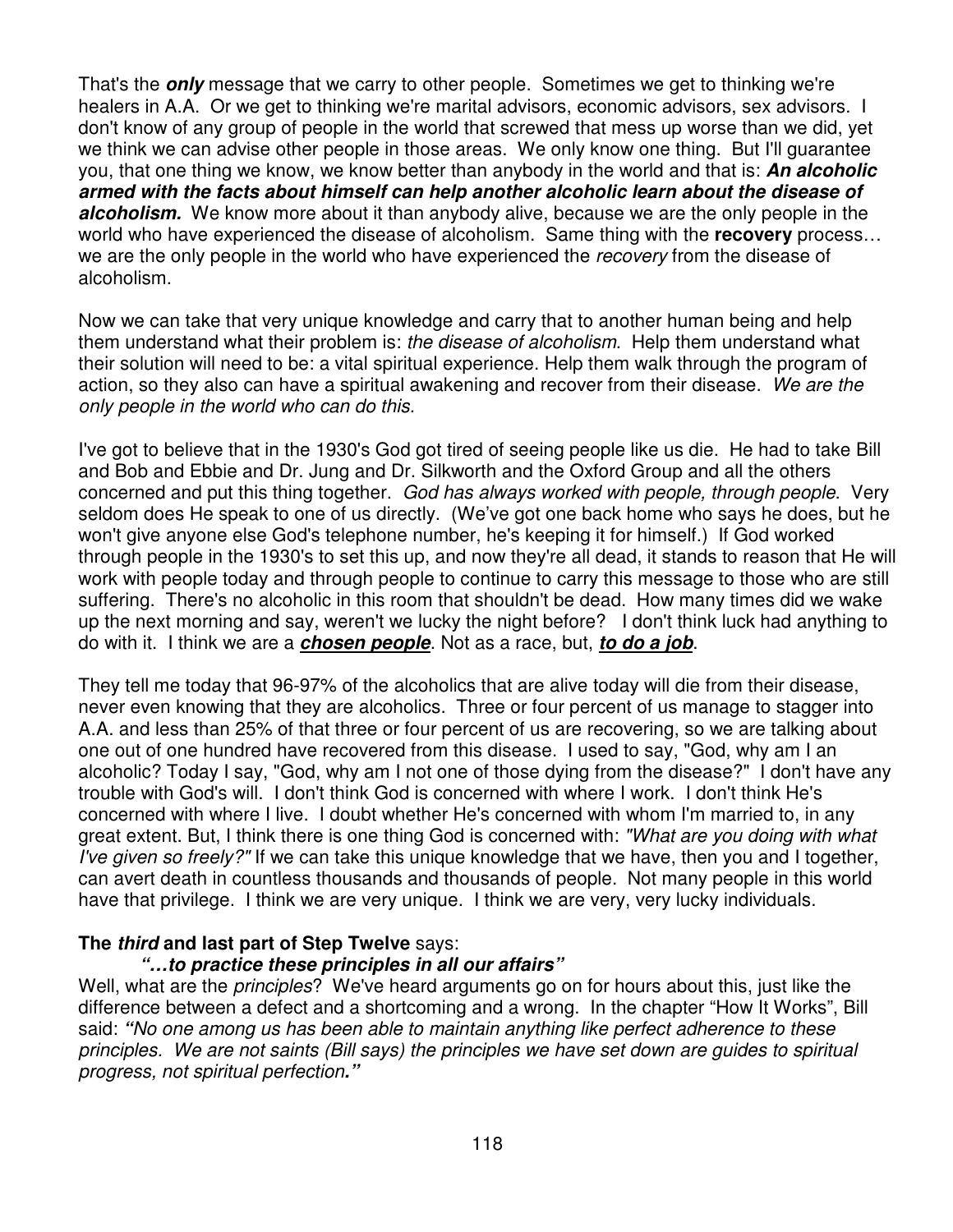What did he set down just before that statement? **The Twelve Steps of Alcoholics Anonymous** In the Forward of The Twelve and Twelve he says: "The Twelve Steps of Alcoholics Anonymous are a set of principles, spiritual in nature, which if practiced will expel the obsession to drink." I have never yet seen Bill write about the principles except when it was in connection with:

## **The Twelve Steps… THEY ARE A SET OF PRINCIPLES**

Now it's easy for me to practice them here in AA. I love you and you love me and we're going to do our best not to hurt each other. And through practicing these principles here in AA, that hour a day we're in AA we can be happy, peaceful, and free. But what do we do with the other 23 hours a day? If I practice these principles in my own home, where I am 10-12 hours a day, and I *practice* these principles with my spouse, I realize how powerless I am over her. I realize the insanity of this. She is mature… she's not going to listen to me anymore at all. I make a decision to turn her will and her life over to the care of God, as I understand Him. And I inventory me to see why I still have the need to control her, I find those defects of character that cause this, and I talk it over with another human being and I ask God to take them away. I make amends quickly to her when I have harmed her. There are times I'm really ashamed of me. There are times I treat absolute strangers with more courtesy than I treat my own spouse in my home. If I practice these principles in my home with her, I could be happy, peaceful and serene another 8-10 hours a day.

**How about my children?** Can I realize how powerless I am over them? Can I realize the insanity of me trying to control their lives for them? They're not going to listen to daddy anymore. Can I make a decision to turn their will and their lives over to the care of God, as I understand Him? Can I inventory me and see why I need to control them? Can I find those defects and do something about it? Can I make amends quickly when I smart off to them once in a while? If I could practice these principles with my children, I could be happy when I'm with them. If I don't, I don't stand a chance with them. All we will do is argue and fight from then on. If I can practice them with my kids, I can be happy there another hour or two a day.

**How about on the Job?** Can I see how powerless I am over my coworkers? Do I realize the insanity of me trying to control them? Can I make that decision? If I can do this on the job, then I could be happy there another 8 to 9 hours a day. We're down to about 23 hours now.

I have one hour left. How about the supermarket check-out line? I'm in the express line. I've got three items. There's a little old lady in front of me with her whole basket full. She has about 50 things in there. She shouldn't be in this damn line anyway. She needs to be over there. I'm in a hurry and I want to get through here. It takes them about 10 or 15 minutes to add up her bill, and I'm in a hurry and I want to get through here and she shouldn't be in this line in the first place. Then after they add up the bill, she pulls out her coupons. It takes another 10 minutes to add up her bill again and I'm in a hurry and she shouldn't be in this damn line in the first place. They get her new bill added up and she gets out her checkbook. It takes her about 10 minutes to write the check and she shouldn't be in this line in the first place and I'm in a hurry. Then she stands there and balances her checkbook. Now if I could practice these principles in the supermarket check-out line, I could be happy there, too.

What we're saying is: it's really up to us. We have the tools, haven't we? We've got eleven Steps that if we will use them in our lives on a daily basis, we can be happy, peaceful, and serene, 24 hours a day, 7 days a week, 4 weeks out of the month, and 12 months out of the year, IF we choose to do so, but, it's entirely up to us. Nobody can do it for us. Nobody will do it for us.